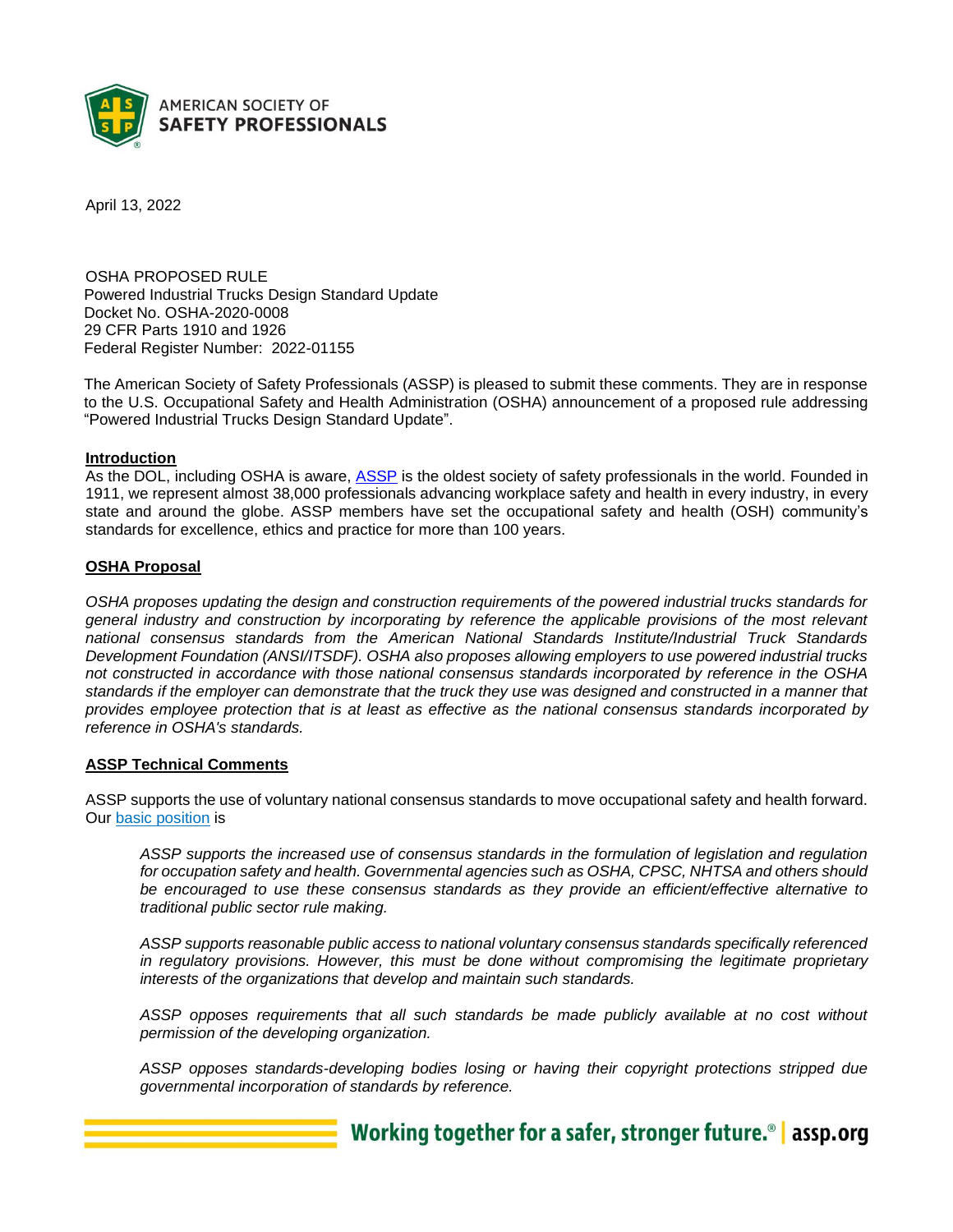

The Society has a detailed paper on the use of consensus standards and is attached to this statement as an appendix.

We agree with the OSHA statement below:

*"…The agency believes that allowing equipment that complies with the design and construction requirements in these applicable ANSI B56 standards that are not incorporated by reference in this proposed rule would not reduce employee protection but, rather, would enhance employee safety and provide greater flexibility to employers…"* 

#### **Additional ASSP Technical Comments**

 $\triangleright$  We understand that the intent of this proposal to update currently referenced standards. However, we would like suggest that OSHA consider inclusion of the standard below:

**ANSI/ITSDF B56.9 – 2019**[, Safety Standard for Operator Controlled Industrial Tow Tractors](http://www.itsdf.org/forms/regusers/standards/1591_ITSDF-B56-9-2019-rev-05-15-19.pdf) 

Scope: *This Standard defines the safety requirements relating to the elements of design, operation, and maintenance of operator controlled industrial tow tractors up to and including 66750 N (15,000 lb) maximum rated drawbar pull of a non-braked load.*

 $\triangleright$  We suggest that OSHA clarify if this recognition of revised standards will now require mandate seatbelt use for powered industrial trucks. This is a question/issue raised by a number of OSH professionals who reviewed the proposal.

ASSP does recommend that OSHA reconsider its position on still recognizing and including some language from the 1969 versions of some ANSI B56 Standards. This is specifically in reference to this language below. If our review of this language is incorrect, we would appreciate OSHA response and clarification since this was also an issue raised by a number of OSH Professionals who reviewed the proposed rule:

*"This proposed rule only updates the references to the design and construction requirements in the OSHA standards for general industry and construction. Consequently, provisions in OSHA's industrial trucks standards that do not relate to design or construction will continue to reference only the 1969 edition of ANSI B56.1. For example, § 1926.602(c)(1)(vi) includes operator requirements on stability, inspection, testing, maintenance, and operation, which would not be amended in this proposal to reference more current ANSI standards."* 

It is important to note that experience indicates that a U.S. based organizations with an exemplary health & safety culture view OSHA regulations (29 CFR 1910 and associated sections) as baseline minimal compliance. These organizations often leverage consensus standards to raise the bar in operational safety controls, which is accepted occupational safety and health performance. When auditing or performing a risk assessment, OSH Professionals often start the identification/sharing of a nonconformity with a specific reference to a legal or other standard, again, as basic minimal compliance. From there, to correct and prevent a recurrence of such a nonconformity, we address the root cause and make efforts to raise the bar in how to drive prevention. These exercises tend to be excellent development/educational opportunities for both auditors and auditees as they dive deep to understand what is in the CFR, what is incorporated by reference in the CFR, and what is purely a consensus standard (unless adopted by the AHJ).

When a nonconformity is identified, having to explain to OSH stakeholders or operational safety professionals point to recognized requirements found in 29 CFR 1910.178. These rules are further embellished by an ANSI consensus

<sup>2</sup>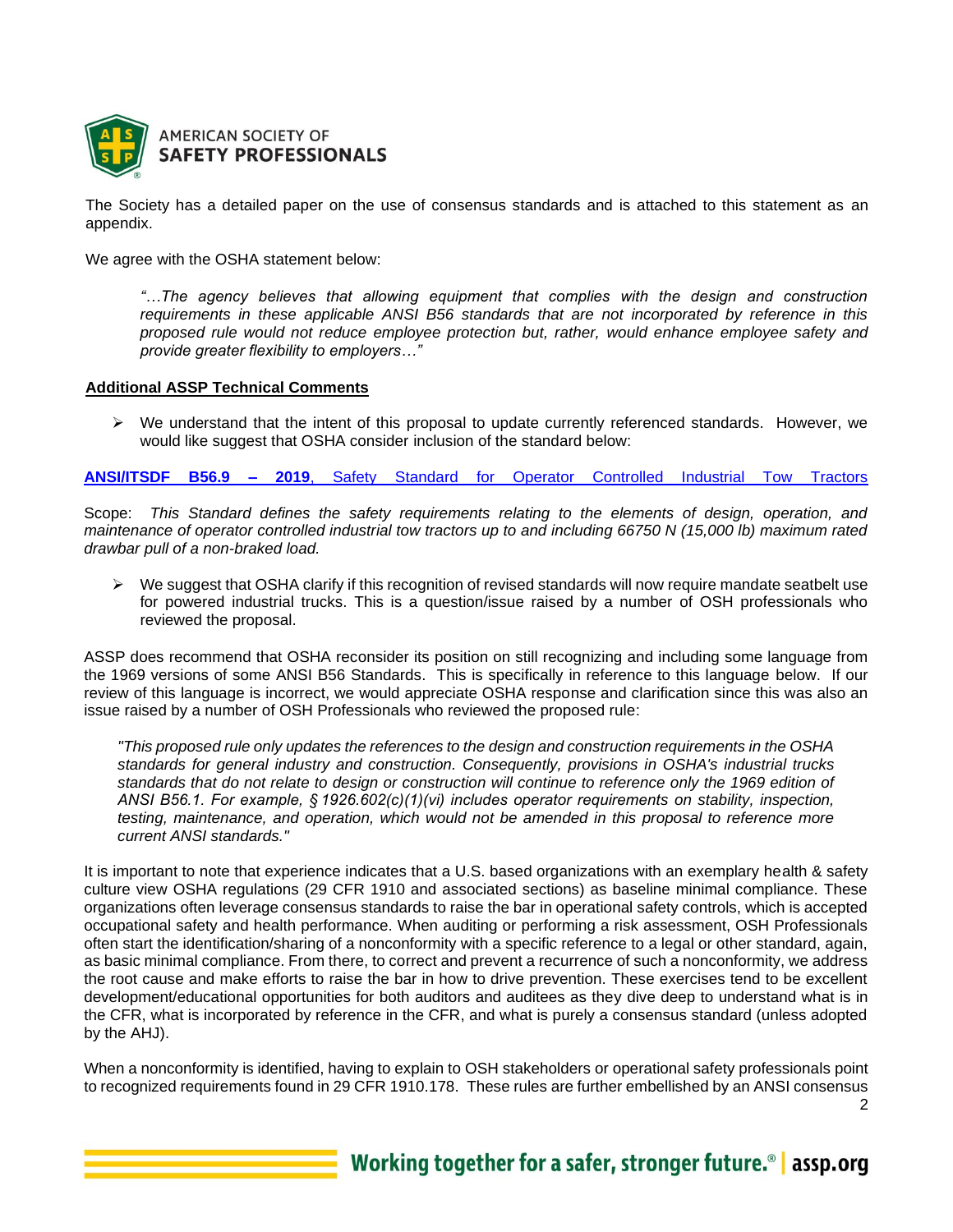

standard, but the design and operational requirements reference two different revisions of the consensus standard, may lead to confusion. Additionally, with a robust Safety Management System in-place, it is fair to expect organizations to retain access to legal and other requirements to which they subscribe or must adhere. In this case, that would mean maintaining access to two different revisions of the ANSI B56 standard (1969, 2020). This is specifically in reference to this section:

Indirectly, our concern is that this this will further instill a culture of not accepting current OSH practices, whereby OSH Professionals have to spend additional time and resources educating the workforce and leaders around certain references to certain citations where only certain rules apply. We also note the B56 Standards are regularly revised and updated. We believe OSHA needs to this into account since the proposals would include some references to a fifty year old standard and creating more confusion in the future with synergy between OSHA regulations and the applicable consensus standards.

Finally, If requested, ASSP will be more than ready to apprise our membership of this proposed rule. Our membershipwould have interest in this proposed rule, and we believe the Society can proactively and positively contribute.

Thank you for your time and attention to our comments. If we can be of any assistance in this matter, please feel free to contact ASSP.

Respectfully Submitted,

Brad D. Giles, P.E., CSP, STS, FASSP President, ASSP

#### **ASSP Contact Information**

Timothy R. Fisher, CSP, CHMM, CPEA, ARM, STS, FASSP Director, Standards Development and Technical Services American Society of Safety Professionals, [ASSP] 520 N. Northwest Highway Park Ridge, IL 60068 [TFisher@ASSP.Org](mailto:TFisher@ASSP.Org) 847/768-3411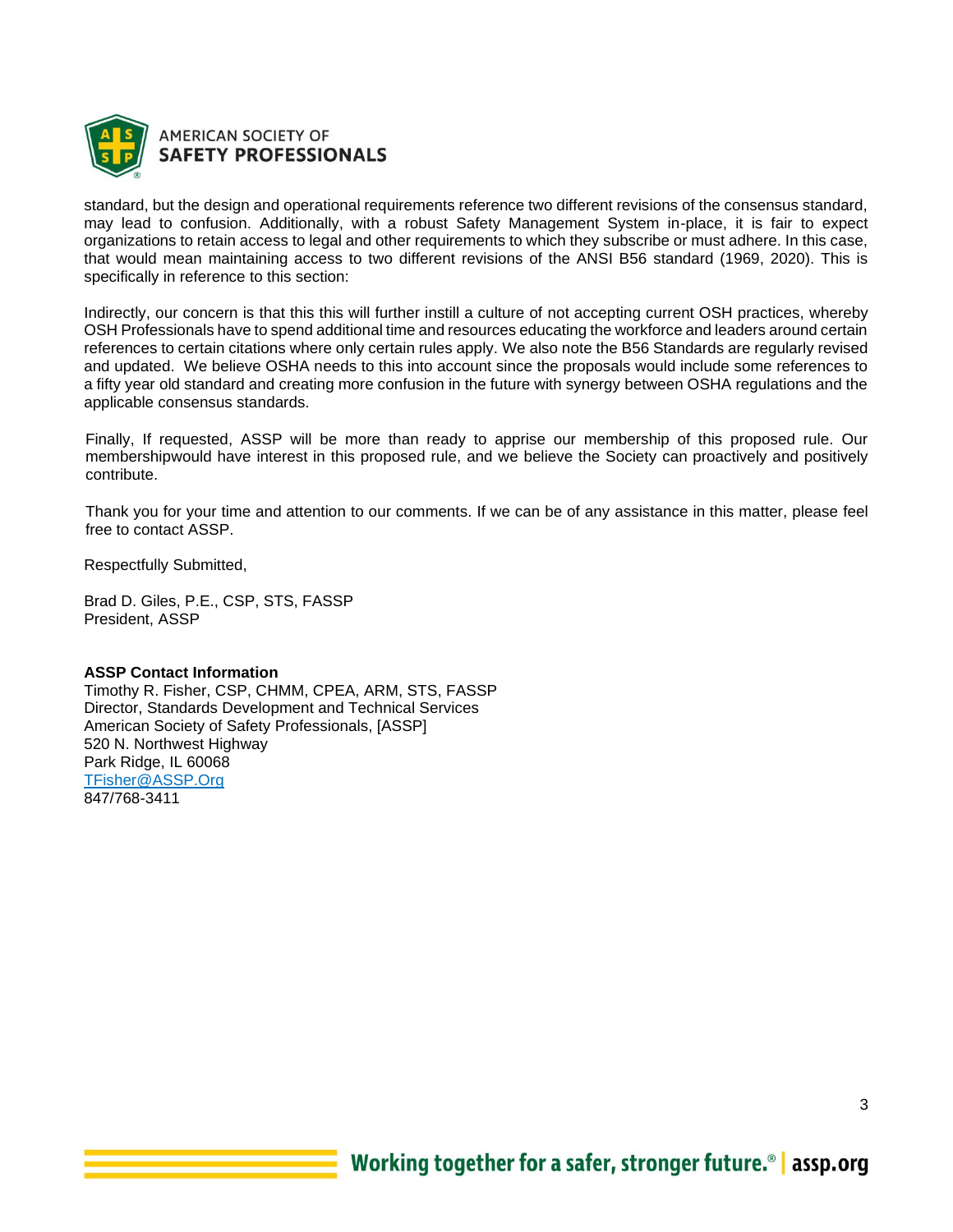

**AMERICAN SOCIETY OF SAFETY PROFESSIONALS**

# **POSITION STATEMENT ON**

# **THE ROLE OF CONSENSUS STANDARDS AND GOVERNMENTAL**

# **REGULATIONS IN OCCUPATIONAL SAFETY AND HEALTH**

# **Approved by the ASSP Board of Directors August 25, 1995, Reaffirmed June 2008, June 2011, June 2018**

4

Working together for a safer, stronger future.<sup>®</sup> assp.org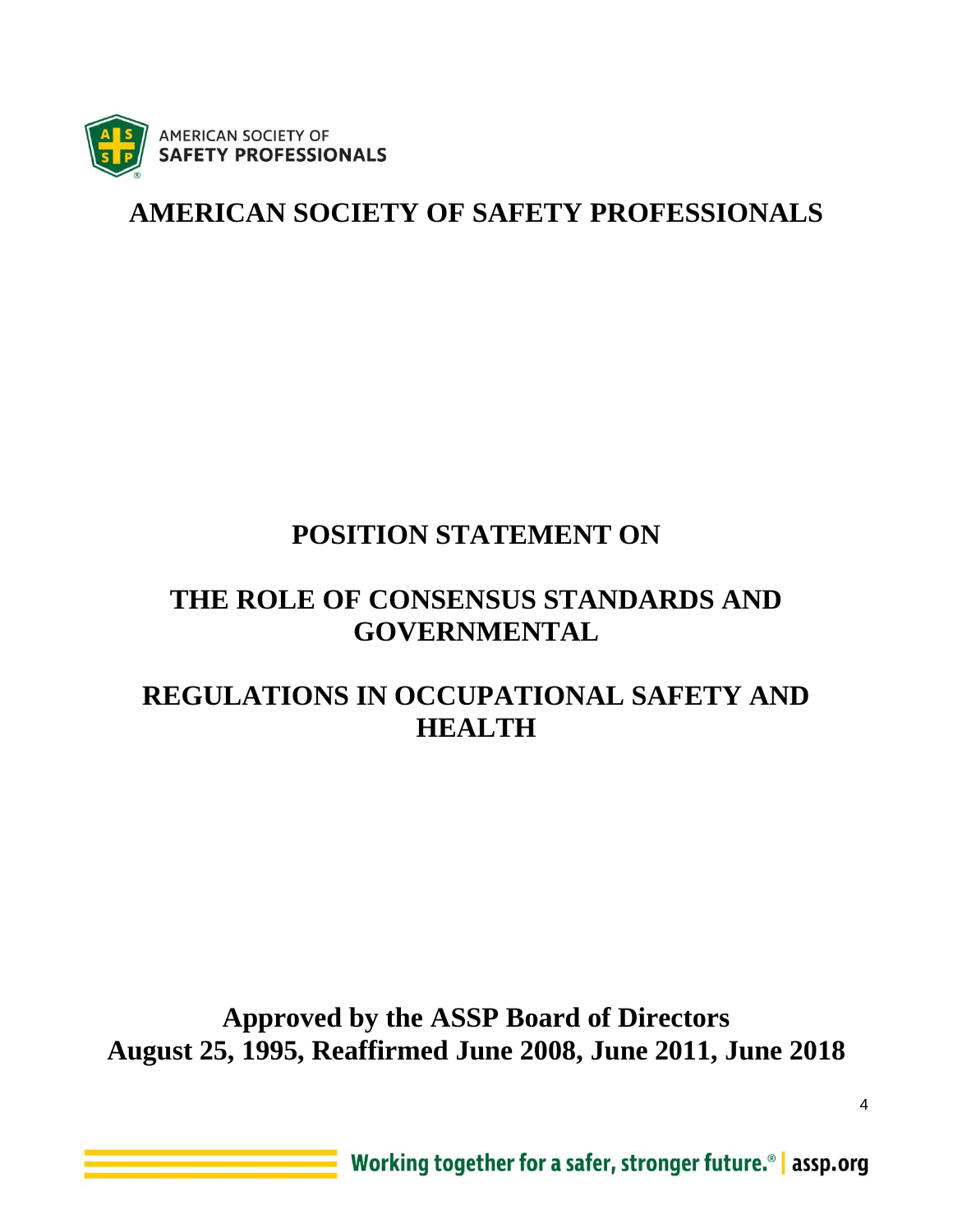

## **POSITION STATEMENT ON THE ROLE OF CONSENSUS STANDARDS IN OCCUPATIONAL SAFETY AND HEALTH**

The utilization of national consensus standards will be of increased importance to this country as the economy of the United States moves towards more of a global perspective. National consensus standards reflect the opinions of the professionals who work at all levels of the public and private sectors in technology development, manufacturing, training, financial analysis, personnel, academia as well as insight from the final end user. This balanced insight enables standards to be crafted in a way which not only benefits and protects users of the standard, but also furthers the interests of the businesses which have been created to meet user demand.

ASSP supports the increased utilization of consensus standards in the formulation of legislation and regulation for occupation safety and health. Governmental agencies such as OSHA, CPSC, NHTSA, etc... should be encouraged to utilize these consensus standards as they provide an efficient/effective alternative to traditional public sector rule making.

# Policy Implementation

ASSP advocates initiatives to encourage the utilization of national consensus standards as an effective/efficient option for meeting the demand of increased regulation/legislation in occupational safety and health since:

- National consensus standards have fewer procedural burdens
- The consensus method provides for a balance between competing interests
- The voluntary nature of consensus standards enables users to adapt provisions to meet unusual circumstances.
- Much lower standards development cost are obtained.

Reaffirmed: June 2018

(Supporting white paper enclosed)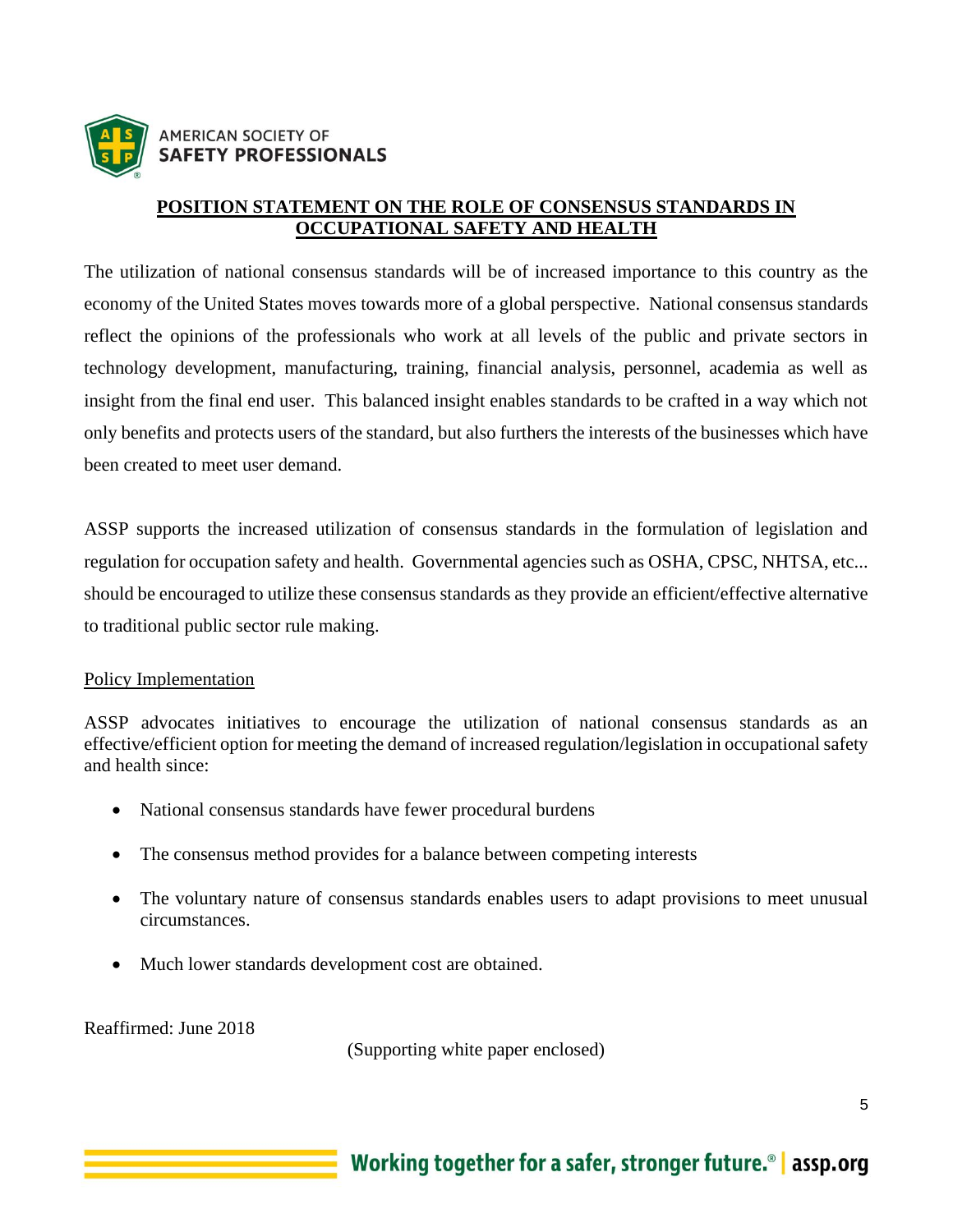

# **WHITE PAPER ON THE ROLE OF CONSENSUS STANDARDS AND**

# **GOVERNMENTAL REGULATIONS IN OCCUPATIONAL SAFETY AND HEALTH**

### Preface

The American Society of Safety Professionals acknowledges a responsibility to take an active role in the evolution of national policy with respect to safety and health standards and regulations. At all times, and especially in times of political reform, there is a need for government to receive the counsel of the safety and health community with respect to standards development and promulgation.

As we review over three (3) decades of social legislation and its enforcement under EPA, OSHA, CPSC, etc., Congress and the professional safety and health community are again raising questions as to what the role of occupational safety and health standards and regulation should be. Some legislators have proposed a more comprehensive program of standards and enforcement. Others have maintained that the proper place for standards development and enforcement is within the national consensus standards-setting framework. Others have supported a performance-oriented approach to safety and health standards.

While this paper primarily focuses upon occupation safety and health standards and regulation, the positions set forth here can be applied generically to other regulatory areas. Essentially the uses of national consensus standards in the regulatory process, unless warranted by legislation already in place, should be pursued along the lines suggested in the various venues of this paper.

### Introduction

To obtain a legislative compromise one of whose objective was to avoid delays that were inevitable if regulations were developed under the provisions of the Administrative Procedure Act, the Occupational Safety and Health Act of 1970 required the newly formed Occupational Safety and Health Administration (OSHA) to promulgate safety and health regulations using existing nationally recognized consensus standards. While this action did serve the congressional intent of quickly establishing a set of regulations for OSHA to enforce, it also resulted in the adoption of hundreds of regulations that were of minimum value in protecting workers. Although OSHA has done much to eliminate such nuisance regulations, enforcement of regulations with questionable value in the 1970's resulted in resentment from industry that lingers even today.

Yet another problem in OSHA's rapid adoption of consensus standards as regulations was that advisory provisions of voluntary consensus standards became mandatory provisions of government regulations. In other words, not only was the voluntary standard made into a mandatory regulation, but many advisory provisions that used the word "should" were made into mandatory provisions when OSHA replaced the word "should" with "shall." The result was that some regulations were, as a practical matter, impossible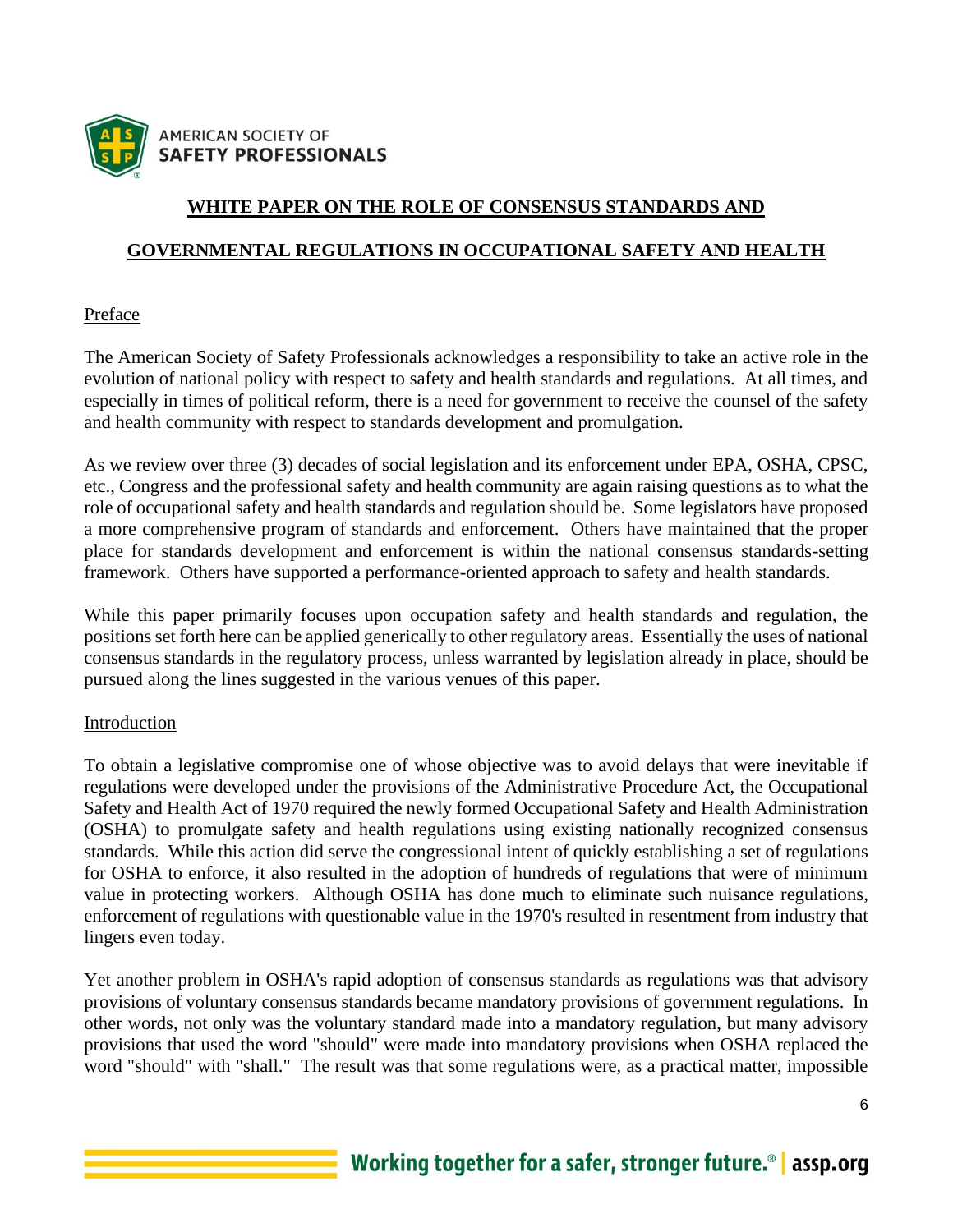

to fully comply with. Many OSHA regulations were changed to address such concerns, but the experience seems to have damaged OSHA's reputation and credibility.

These developments also impacted the conduct of consensus standards committees. Many committees revised standards to clarify the original intent of provisions, more explicitly addressed exceptions to general provisions, narrowed the scope of the standards or otherwise reacted to developments at OSHA. Even today, members of consensus standards committees look beyond conveying general principles and concepts and concern themselves with exceptions to the rule, adverse impact on specific industries, legal implications of standards, and the potential for misinterpretation. Thus, as a result of OSHA and other factors1, the development and maintenance of consensus standards related to occupational safety and health has become a much more complicated and demanding endeavor.

Given that OSHA regulations now exist, and given the cost and complexity of developing and maintaining consensus standards, one may question the value of consensus standards activities. Should consensus standards be withdrawn if they cover areas also covered by OSHA regulations? If so, what would happen if OSHA is eliminated? If no, what value is the consensus standard providing? What role should consensus standards play in occupational safety and health? What functions must be reserved for regulation?

To the above end this paper examines the proper role of consensus standards and government regulation in occupational safety and health. After describing the role of consensus standards to occupational safety and health, this paper concludes with a description of policies of the American Society of Safety Professionals intended to enhance this role.

# Discussion

The Value of Consensus Standards Generally

When compared to government regulation, consensus standards have several advantages, including the following:

- fewer procedural burdens;
- consensus method;
- voluntary nature allows users to adapt provisions to meet unusual circumstances;
- much lower development cost.

These advantages lead to authoritative documents that can be quickly developed and modified, appeal to common sense, are flexible in application, and are cost effective when compared to the federal regulatory process.

It is important to note that the concept of consensus and the input of most, if not all, materially interested parties is critical to the consensus system. Care must be exercised in the makeup and organization of

7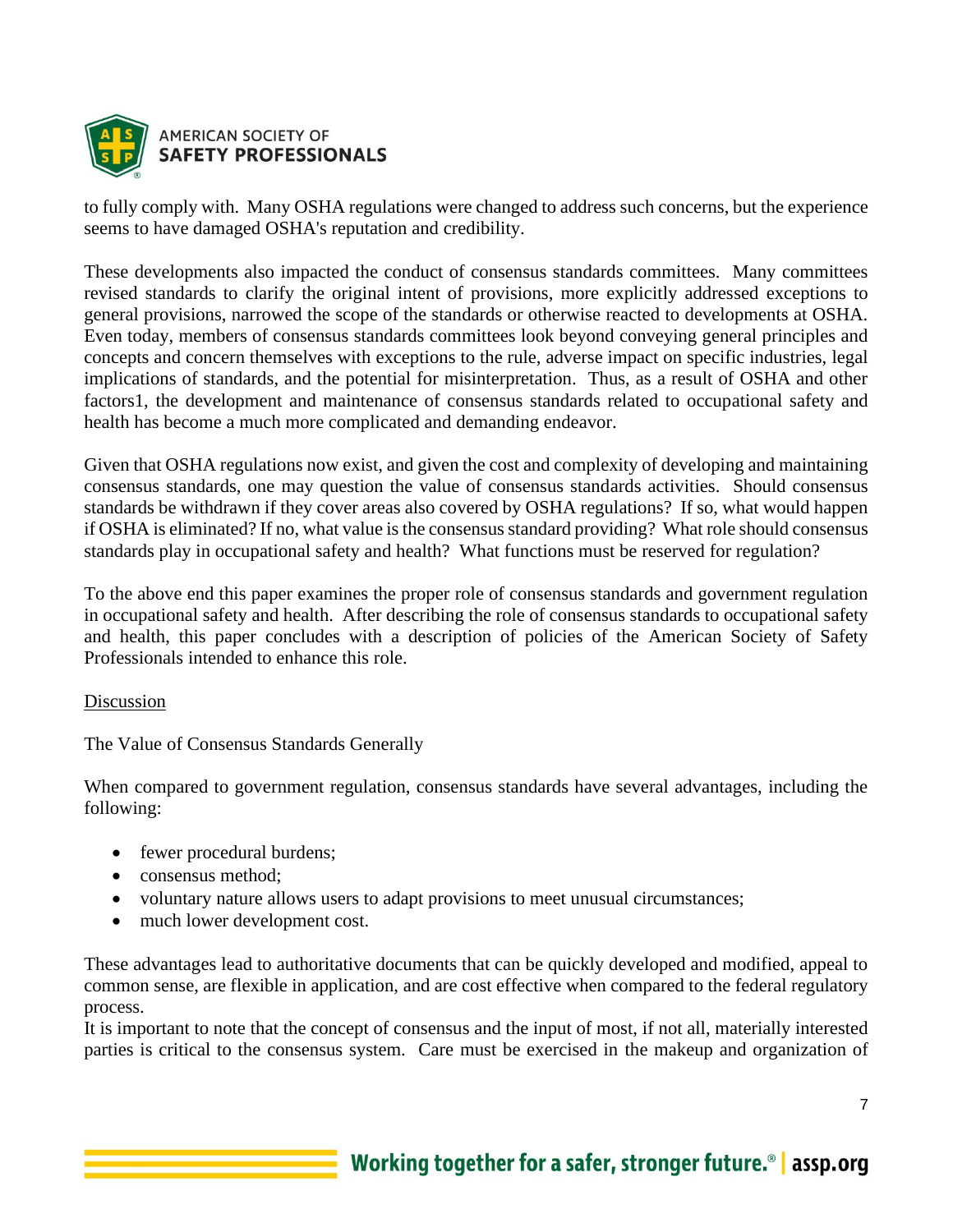

consensus committees to assure the integrity of the process. Without these attributes the validity of a consensus standard is suspect.

## When Government Regulation is Required

As previously stated, the validity of consensus standards is based on achieving consensus among all materially interested parties. It follows that government regulation is probably necessary when consensus cannot be achieved in the voluntary standards process, or when the voluntary standards process does not receive input and consider the views of all materially interested parties.

Government regulation is also required when a higher level of validity or greater objectivity is required for enforcement. Such may be a watershed issue for industry as OSHA is legislatively and administratively reformed. If industry wants high objectivity (i.e. little or no discretion or interpretation by OSHA compliance officers), then detailed and comprehensive regulations must exist. On the other hand, if industry wants less regulation and greater flexibility, then industry should consider greater application of voluntary standards in enforcement decisions made by OSHA compliance officers using their professional judgment. Given the appeal provisions allowed under OSHA this trade off appears worthwhile.

A potential danger in increased use of consensus standards is that the process will become targeted by special interests. However, viewed another way, increased use and application of consensus standards by OSHA will motivate increased participation in the consensus process and thereby increase the quality and validity of consensus standard related to occupational safety and health. While the "political" intensity of the process may increase, each party in the process will proceed with the understanding that (1) consensus does not require unanimity, and (2) failure to reach consensus may result in federal regulation.

The Value of Consensus Standards in Areas Addressed by Government Regulations

A practical concern to resource-limited standards developers is the extent to which support should be continued for consensus standards in areas addressed by government regulation. Consensus standards related to safety and health are perceived as less acceptable when OSHA regulations address the same issue, but nevertheless provide the following benefits:

- consensus standards can provide a useful "how to" supplement to OSHA regulations;
- consensus standards can influence revisions to OSHA regulations;
- unlike OSHA, consensus standards can address off-the-job safety and health issue;
- consensus standards address new issues and incorporate updated scientific information quickly while OSHA proceeds with its rulemaking process;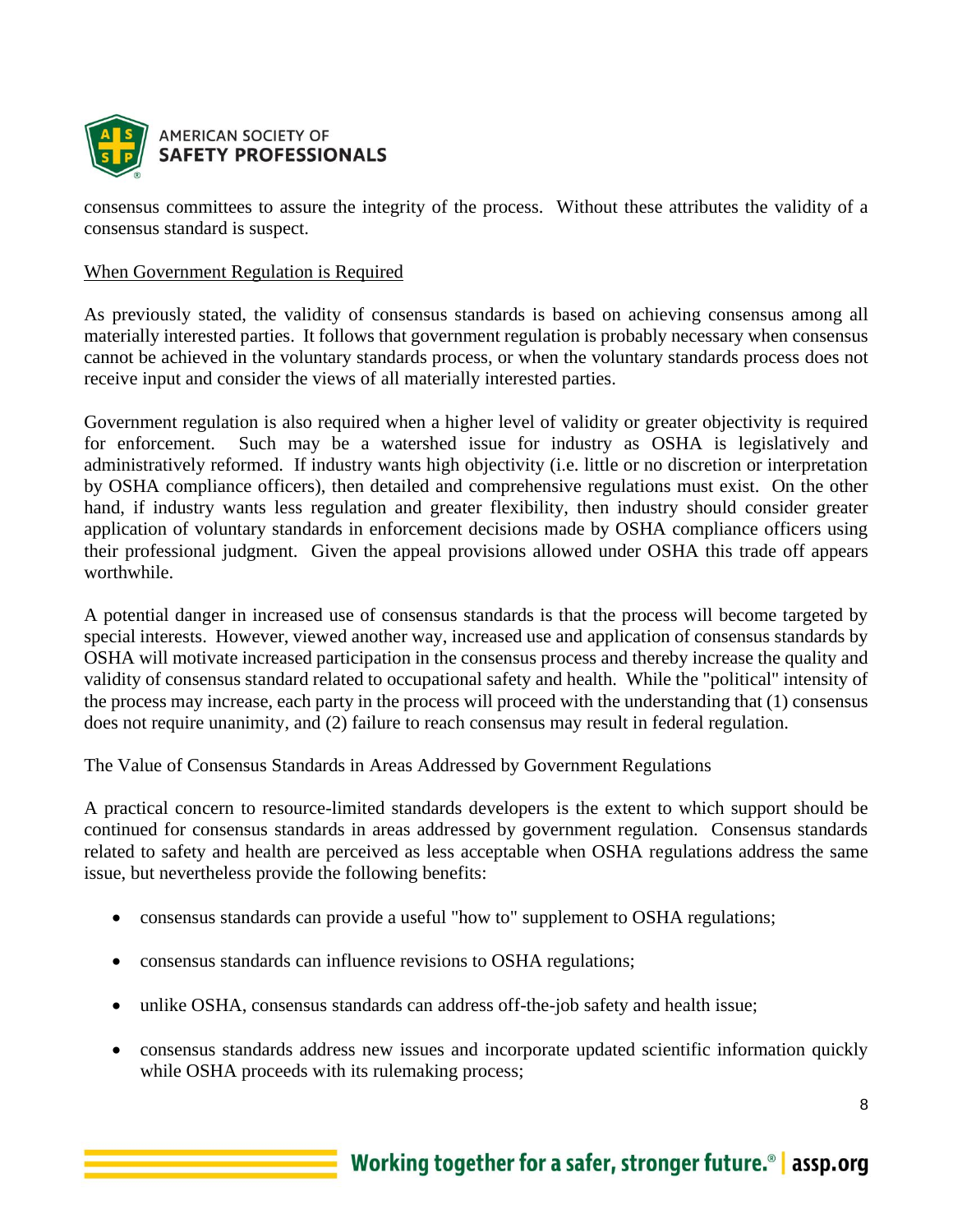

• consensus standards can provide a valuable reference for safety and health evaluations in cases where OSHA regulations have become outdated.

## The Relationship Between OSHA Regulations and Consensus Standards

What the preceding discussion suggests is that a complementary relationship should exist between OSHA regulations and consensus standards. As a matter of policy, OSHA should take advantage of valid consensus standards and use them in enforcement, mindful of the fact that consensus standards are not written to address every foreseeable circumstance. OSHA will spend less money developing regulations, and, armed with common sense, consensus standards, and reasonable discretion, OSHA compliance officers can do their job more effectively. For the consensus standards developer, OSHA regulation can provide an alternative to stalemate when consensus cannot be achieved. In addition, such action is also in accordance with the approved, reaffirmed, and revised Office of Management and Budget Circular A-119 Federal Participation in the Development and Use of Voluntary Standards (See Appendix B). For those almost unresolvable issues of standards setting, the ASSP recommends more use of the negotiated rulemaking option as critical safety and health standards need to be available.

### ASSP Supports Consensus Standard Alternatives to Federal Regulation

ASSP encourages support of consensus standards activities and processes as an alternative to government regulation of occupational safety and health whenever conditions permit. When compared to government regulation, consensus standard activities allow for greater participation by ASSP professionals in the development of safety and health practices. Also, since consensus standards do not profess to address every possible situation, ASSP professionals also have greater influence in the application and interpretation of consensus standards than they do with federal regulations.

### Implications for OSHA Reform

ASSP encourages support of OSHA reforms that foster the use of consensus standards in enforcement when a standard does not exist, is inadequate, or is obsolete/dated. For safety professionals/practitioners to realize greater opportunities to apply their professional skill and judgement, consensus standards must, in some sense, be authoritative. Without such authority, safety and health professionals may not have sufficient influence and resources to properly do their jobs. For consensus standards to be authoritative. OSHA must be able to routinely rely on provisions of consensus standards in enforcement.

Since national consensus standards do not contemplate every possible scenario, there exists a need for interpretation of the standards based upon professional judgement. When such standards are used in the regulatory enforcement process, federal/state agencies should rely primarily, although not exclusively, upon the view of those who wrote the standards. Facilitation of agency needs should be provided promptly in a collegial manner.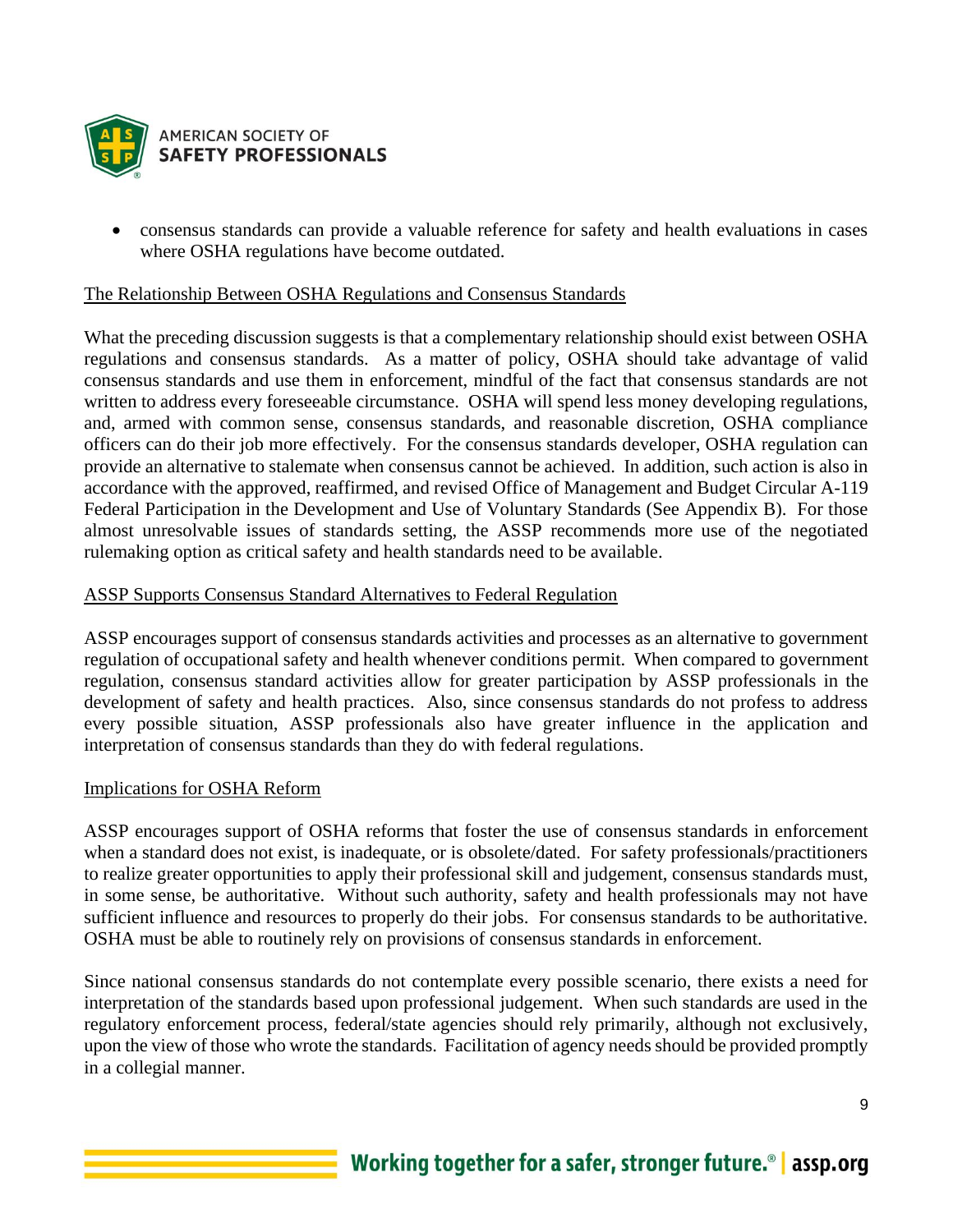

## ASSP's View of Government Regulation

While government regulation appears fundamental to safety/health standardization, it should, nevertheless, be efficient, participative, and centralized. The regulated community will more likely view these characteristics as a value-added process where they are encouraged to provide input. Having regulations developed centrally reduces the need for each jurisdiction to prepare their own standards. Having multiple standards bodies presents many difficulties for the regulated community that has facilities in many jurisdictions.

Standards need to be written for the regulated community to readily understand and implement. If standards were more clearly written, compliance directives would not be needed as an interpretation would be obvious. Standards often appear written more for ease of enforcement or to help the solicitors prevail in legal proceedings. Enabling legislation may be necessary, in this situation, to achieve the desired results.

These regulatory standards often have some requirements which have little to do with achievement of safety and health objectives. Some of this may result from OSHA's approach in writing standards in a one-size-fits-all style. These standards should require only what is necessary to achieve a reasonable reduction in risk. Layers of documentation and written certifications are often extras that add compliance burden with little safety/health accomplishment. If enabling legislation is needed to obtain these results, such action may be necessary.

- Standards, developed by OSHA or any agency, need a user panel review before they are published in final form. Enabling legislation or appropriate regulation may be required to obtain this result.
- Standards covering similar issues in the same Part or across different Parts of OSHA standards should have the same requirements, unless the hazards are very different.
- OSHA should have an active process to review standards and update them on a five (5) year cycle after a period of experience in application to harmonize them with the more current consensus standards.
- The standards making/regulatory process should factor in a requirement to allow visits of sites/personnel in the regulated community at any time in the development of a standard to review how issues proposed or being developed for regulation are currently being managed and the costs of managing these issues.

The above features should be put forth or considered as desirable tasks of rule-making when legislators or regulators move toward development of such regulatory standards.